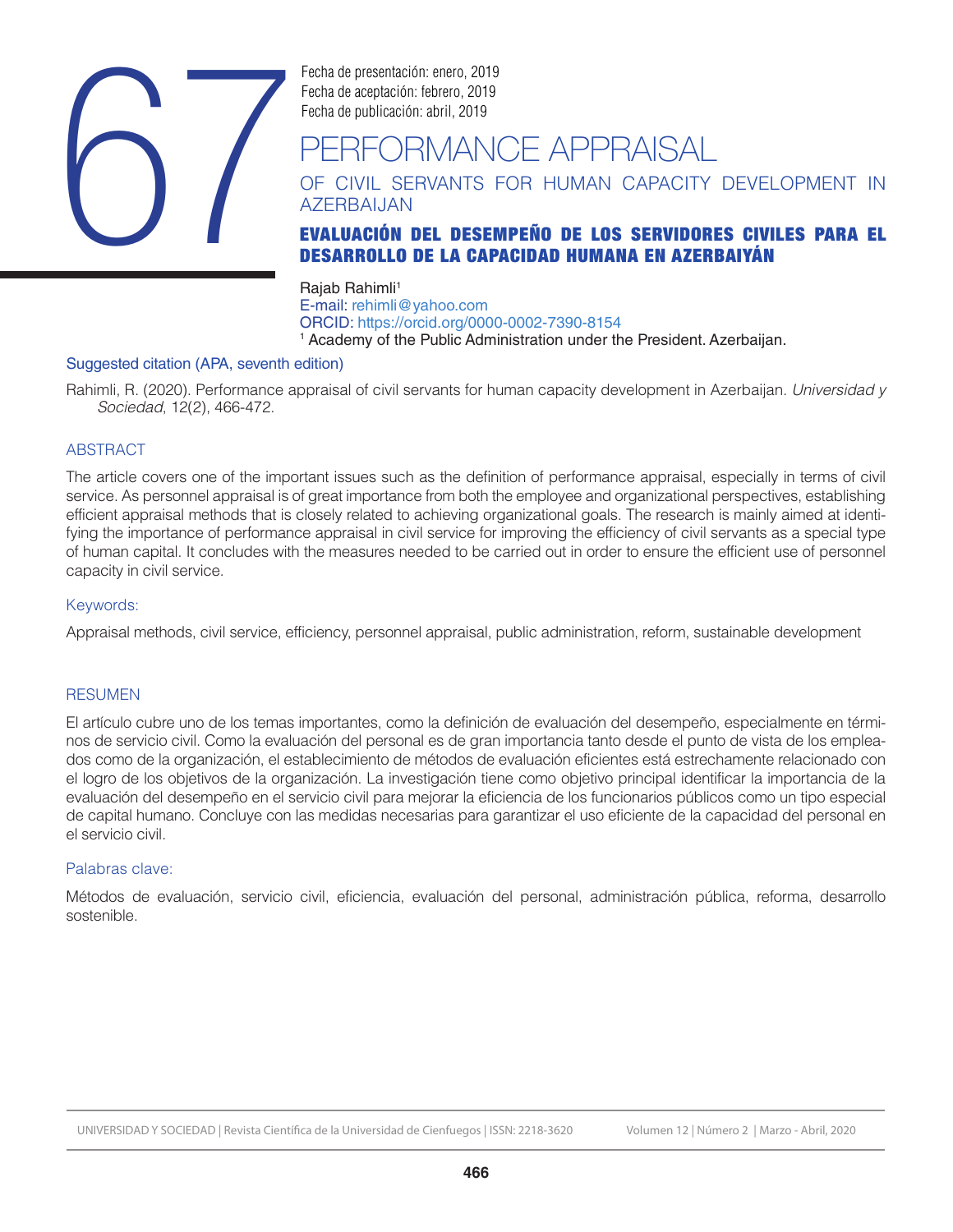#### INTRODUCTION

The most pressing problems facing the world has been human capacity building for sustainable development, because developing and building human potential to an optimal level is the linchpin of rapid and innovative development, as well as an important element in contemporary management.

Rapid development processes across the world have led to the creation of new theories in public administration. Several factors, including economics, changes in people's thought processes, civil society development, and the increasing involvement of the private sector in government-led activities- for example the introduction of new services to meet basic human needs, stemming from changes in science and technology- have led to public administrators' adaptation to these new changes. The most important factor influencing the implementation of these changes in public administration has been the increase in expectations of both citizens and society in general for qualitative and quantitative changes in government services.

Traditionally, society expects the government to deliver services to the population on the principles of equity, equality, availability, accountability, efficiency, and impartiality. In order to ensure the delivery of services as mentioned, every country should have an effective management system in place that is comprised of a team of professionals. Here, it is central not only to manage the necessary knowledge and skills that personnel is equipped with, but also to adequately determine ways to increase the effectiveness of capacity building.

The assessment of human capacity building stipulates the identification and building of existing human capacity. Assessment of the existing structure needs more attention. This process is called human capacity planning. Human capacity building is key to promoting sustainable development, and more attention should be given as to how this will be accomplished. At the same time, capacity building activities often put strong emphasis on training key players in the government, such as senior officials, who are making the decisions and civil servants. One major constraint of developing country administrations is the ability to implement reforms.

Similarly, important is capacity building for partners outside the government, which will serve to build a critical mass of people who can initiate and sustain the process of change. These partners would include civil society groups, companies, associations and unions who can advocate within government for change or initiate processes of change outside the government sphere through new business ideas or social trends. To build a critical mass of people pursuing the ideas of sustainable development, these groups need as much attention as government officials. For any policy decision the government makes, the support or opposition of major stakeholder groups will be key in the success of the reform. If, however, these groups lack knowledge about the issues at stake, as well as the ability to sufficiently analyze the situation, decisions going against sustainability may pass without attention, whereas decisions that support sustainable development may face strong opposition. A fundamental change in the approach to personnel capacity building is necessary in order to build a critical mass of people who can support the process of change towards sustainable development.

As mentioned above, personnel capacity assessment and personnel capacity building are essential elements of efficient management, which necessitate, in turn, assessment of the staff's knowledge and skills, accomplishments, vision and initiative. Assessment of staff not only serves to improve personnel overall, but it also is important for the management of sustainable development and in ensuring that all sectors can work well together. Assessment is also important for more innovative management.

#### DEVELOPMENT

Despite different terms like "Performance Evaluation", "Performance Assessment" and "Performance Review" are met in literature for personnel appraisal (Chruden & Sherman, 1972), the term "performance appraisal" is widely used around the world (Vallance, 1999). In Azerbaijani scientific literature, terms like "skills appraisal", "appraisal of civil servants' efficiency" and "performance appraisal" are used in addition to personnel appraisal. Generally, personnel appraisal is a system of appraising personnel achievements in accordance with performance demands. The important point here is that appraisal of personnel should be in line with the demands of the work they have completed. Appraisal based on factors other than the work completed by the personnel is not a genuine appraisal. And an effective personnel appraisal system helps the related parties to achieve their goals, whereas a bad performance appraisal system prevents the achievement of the goals (Murphy & Cleveland, 1995).

Another source defines personnel appraisal as a combination of administrative and organizational activities carried out for the purpose of identifying achievements, strengths, and weaknesses of predefined targets, and are aimed at developing personnel, the organization and management. These activities are implemented at defined intervals and are based on objective factors (Armstrong, 1996; Kreitner, 2006).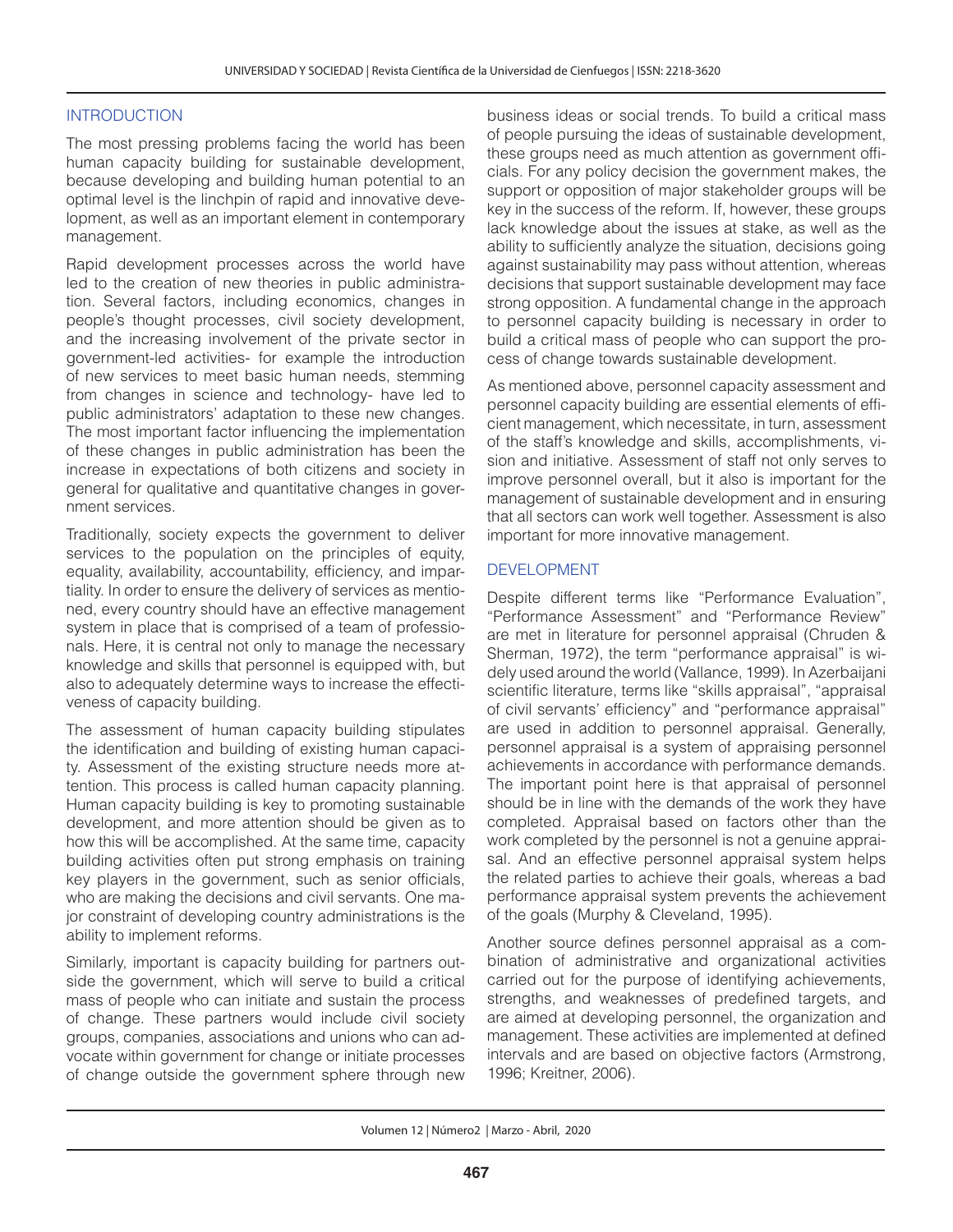In general, the main purpose of personnel appraisal is defined as assessing and providing feedback about an employee's job performance over a specified period of time, assessing the employee's future potential in their work, including what training or further education the employee might need for their professional development, and to make decisions about compensation and promotion (Werther & Davis, 1995).

At the same time, personnel appraisal is performed for implementation of the following objectives (Janman, 1993; Moussavi & Ashbaugh, 1995; Kreitner, 2006).

- To identify the degree to which personnel produce the work expected from them;
- To obtain information regarding the potential for the employee's future development;
- To identify personnel with the potential to undertake responsibility for future tasks;
- To identify personnel training needs;
- To propose a basis for salary increase and compensation;
- To express personnel efficiency feedback;
- To approve human resources policy to satisfy national and international standards;
- To stimulate and increase organizational fidelity by providing regulated and programmed opportunities for discussion of performance and problems and providing suggestions for development.

Personnel appraisal is of great importance from both the employee and organizational perspectives. Since decisions regarding personnel, including the appointment or dismissal to important positions, are implemented in accordance with personnel appraisal results, employee assessment is of great significance. Employees want appraisal of their accomplishments, rewards for their achievements and differentiation between successful and non-successful candidates. When reasonable requests of employees are met, they are more loyal to the organization and their productivity rises as well. The most important point is that when employees have information about their performance at work, they have a better chance for self-development and improvement. At the same time, appraisal based on objective factors also makes it clearer where the employee would be best utilized in the organization and how the employee can work most effectively.

Personnel appraisal is also important from the organization's perspective. Having a system of appraisal leads to a more solid base of personnel leading the organization and having a skilled workforce dedicated to deciding upon and working towards the organization's objectives, with the help of personnel appraisal, an organization can achieve a healthy, economic, efficient and productive structure (Christensen, et al., 2007).

Personnel appraisal in organizations via scientific and objective methods is an irreplaceable means of management for organizations and ensures successful implementation of several other management processes. Personnel appraisal is not only related to the issues covered by personnel management, it is also among the key elements substantiating several management functions such as planning, organizing, orientation, association, and encouragement.

Several important points must be taken into account during personnel appraisal within an organization. These points are outlined below:

- $\checkmark$  Personnel appraisal must be completed by the supervisor closest to the employee, because this supervisor will have the ability to best observe the employee's performance and other qualities.
- $\checkmark$  Appraisal must be implemented in accordance with objective factors. Personnel must be assessed based upon their job performance. Other criteria may be used as appraisal criteria within the time affecting the employee's performance.
- $\checkmark$  Appraisal not only by the closest supervisor, but also by other leaders within the organization who know the employee, is an indicator of an open and objective appraisal.
- $\checkmark$  Appraisal criteria and objectives must be identified in advance to personnel. This ensures a fair process and the acceptance of the appraisal by the employee.
- $\checkmark$  The volume of work completed by the employee must be compared and assessed in accordance with the standards predefined by the organizational objectives.
- The supervisor performing the appraisal must not be influenced by his/her personal bias (positive or negative) towards the employee and must not use the appraisal as a means to fulfill his/her personal objectives. Personnel must not feel like they are being micromanaged and leaders must be certain they are putting the organizational objectives ahead of their own interests.
- $\checkmark$  Four key factors must be taken into consideration when evaluating supervisors' ability to rate their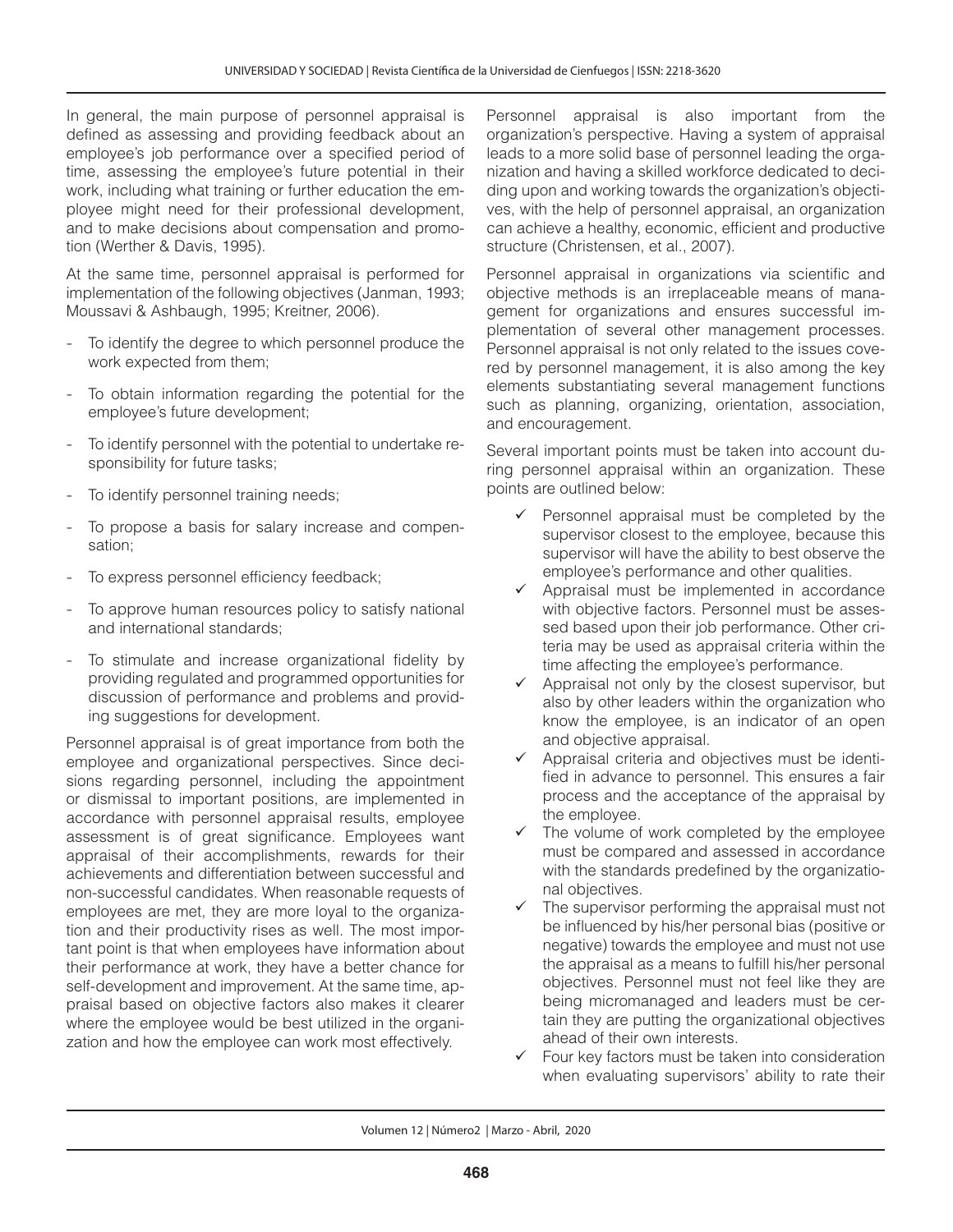employees: qualities of the supervisors, qualities of their subordinates, quality of performance, and resources. Once these qualities have been evaluated, it can be determined how well these supervisors will be able to rate their own staff (Christensen, et al. 2007).

Another issue equally as important as the criteria used for appraisal is the interval at which the appraisals are conducted. This interval can be determined by establishing a connection between the purpose and the time of the appraisal. Often, time of appraisal changes due to the relationship between appraisal and promotion, coordinating with the organization for efficiency, and planning with management and usually appraisal of personnel comes in conjunction with the distribution of promotions.

However, appraisal should also be used as a means to ensure organizational efficiency and to establish a connection with the management. This can be the basis for establishing a link between frequent appraisal and efficiency. Conducting appraisals at certain interval, for example once per year, is connected with annual promotions at work.

The success or failure of an organization can be determined by ways of managing of performance (Rani, 2012). As the ways of managing of performance are different, its methods of assessment are also different, where establishing efficient appraisal methods is closely related to achieving organizational goals. Just as it is not wise to rely on a single tool to solve every problem, it is similarly unwise to evaluate every employee using the same technique. Therefore, personnel also require various objectives and appraisal methods for accomplishment of these objectives.

Personnel appraisal methods are divided into two groups: traditional and contemporary. Both the traditional and contemporary appraisal methods benefit from s McGregor's (1987), X and Y theories on management approaches. Douglas McGregor's X theory, which was conceived approximately 55 years ago, takes into account the industrial enterprises in the USA and exemplifies the authoritative management and control notion of the traditional management approach. The Y theory exemplifies the more contemporary notion of management via integration of individual and organizational objectives.

The most commonly used traditional appraisal methods are: Straight Ranking Method, Grading Method, Person-to-Person Comparison Method, Forced Choice Description Method, Graphic or Linear Rating Scale and etc. Basic features of these methods are as follows - supervisors are the sole determinant of personnel achievements,

appraisals are not transparent, employees are assessed less by their work performance than by their personalities, employees are not involved in the appraisal process, appraisal is based largely upon subjective criteria, and appraisals are based on goals achieved through pressure, intimidation, punishment and control.

Common features of the contemporary appraisal methods are as follows: presentation of work life issues as well as each employee's individual work goals, balance between the task and the personality of the employee, the employee's identification of their strengths and weaknesses as related to their future job performance, building constructive employee-supervisor relationships, the appraisal of an employee based solely upon the employee's job performance and the allocation of important tasks to both the supervisor and employee during appraisal (Janman, 1993). Some of the contemporary appraisal methods are mentioned below.

a) Appraisal by Results (Management by Objective)

Objective-based management is a contemporary personnel appraisal method used in the majority of organizations. This method identifies objectives for the entire organization and its structural entities as well as goals and expected results in mutually arranged employee-leadership meetings at the beginning of the appraisal period. The method begins with the identification of objectives, defines methods to achieve these objectives and finally is characterized as successful or unsuccessful upon completion of the objectives. This method creates conditions for employees to take initiative for their own self-development and instills in them a sense of ownership and accomplishment within the organization. Along with increasing motivation, it also ensures the organization's achievement of a dynamic structure.

# b) Systematic Approach Method

Systematic approach method is another contemporary management method and it considers personnel appraisal as a system. The system is an entity consisting of interrelated, balanced and relevant subsystems. Therefore, appraisal is based on how the system is working: how subsystems are interrelated, how the system is functioning within the overall environment, observing how deviation from the system impacts the overall environment, and providing feedback. This method uses personnel appraisal as a means to determine why or how something didn't work and to find an appropriate solution, which is required for increasing the levels of success.

c) Potential Appraisal Method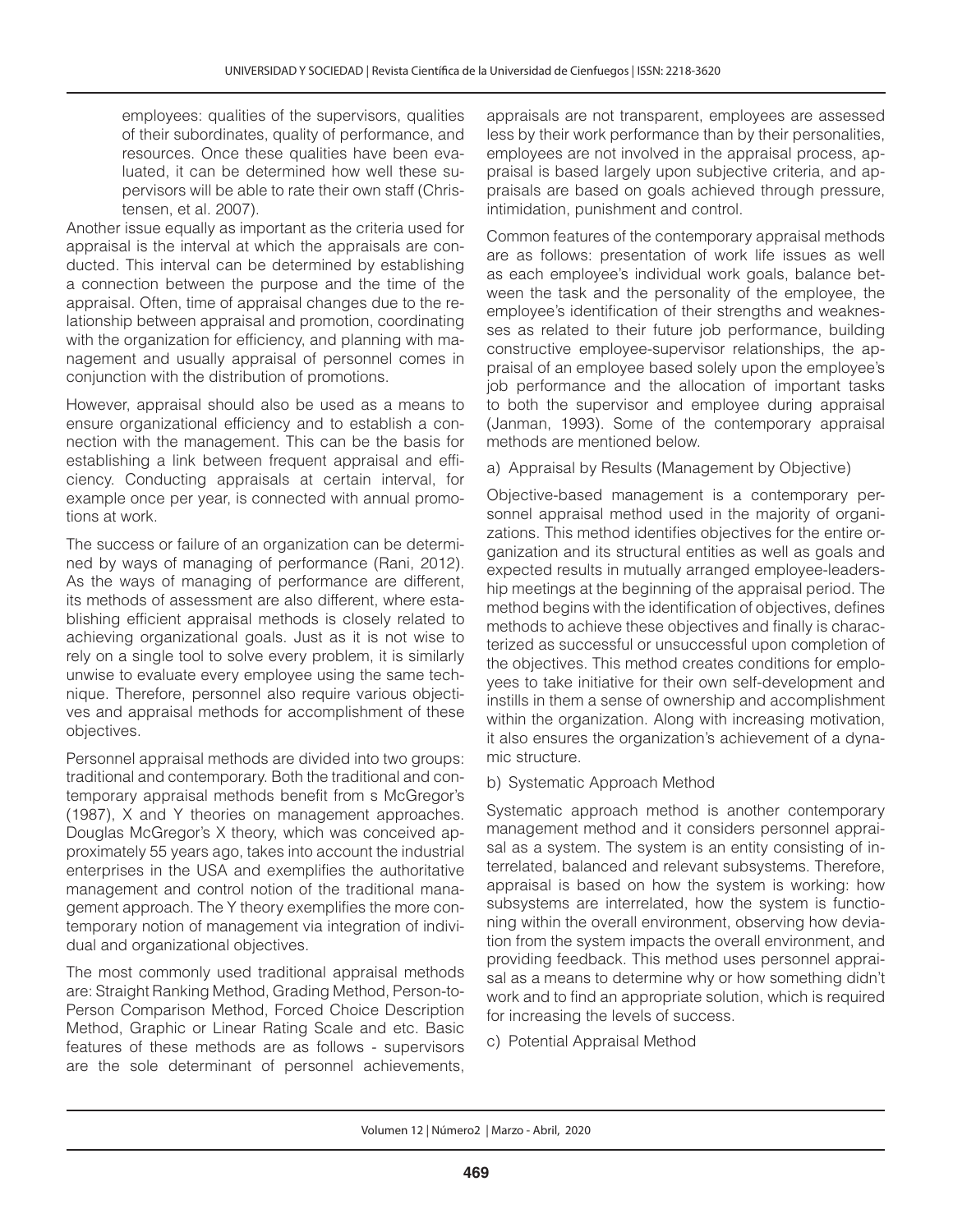This method is aimed to minimize the problems associated with reviewing past performance, assessing the employee's potential success, as well as their strengths and abilities (Goel, 2010). This method is based on the notion that past performance of an employee is the strongest indicator of their future performance. This method is particularly preferred for determining the administrative skills and suitability of employees under consideration for promotion to a higher rank. Candidates' behavior is tracked and assessed by experts trained specifically in this area in two three-day programs that apply various methods. Along with this, potential appraisal method stands out among the other contemporary appraisal methods for having the ability to discover skills employees have that have been underutilized.

After regaining its independence, our republic not only began the process of establishing national statehood, but it also began reforming the management system. By the decree of 29 December 1998 signed by the President of the Republic of Azerbaijan, the State Reforms Committee was established in the Public Administration System of the Republic of Azerbaijan. In our opinion, the establishment of a modern civil service system has been a major factor in these reforms. Several reforms were successfully implemented in the Republic of Azerbaijan during the independence period. The Republic of Azerbaijan already has its own civil service system that has benefited from the advanced experience of other countries (Rahimli, 2014). Establishing a civil service system has led to successful outcomes in the following areas:

- a) The concepts of civil servants and civil servant circles have been specified;
- b) categories of public authorities have been identified in accordance with their statuses and functions;
- c) civil service positions have been divided based on classifications;
- d) the system of granting specialty degrees to civil servants has been established;
- e) a civil servant labor appraisal system has been created;
- f) relevant systems have been developed for appointing staff to civil service roles and positions via transparent procedures;
- g) rules for forming reserve cadres to fill leading civil service positions in public authorities have been confirmed;
- h) procedures related to attestation, appraisal of service/ performance, rewards, and discipline of civil servants have been created;
- i) a normative-legal base for the regulation of civil servants' ethical behavior has been created;
- j) authorities specializing in civil service -The Civil Service Management Board of the Republic of Azerbaijan, Civil Service Commission under the President of the Republic of Azerbaijan, and the Academy of Public Administration under the President of the Republic of Azerbaijan have been established;
- k) a normative-legal framework regulating civil service relationships has been established.

It should also be noted that reforms related to improving the legal framework regulating public sector service have recently been implemented in other countries around the world. The main objectives of these reforms are to achieve a more efficient government, to limit duties of the public sector which will enable the public administration to strengthen the services the public sector does provide, and to assign some service areas to the private sector. For this, special attention must be paid to expanding civil servants' ability to adopt and learn new methods. This can be accomplished through increased professional development and in-service training (Rahimli, 2011). Also, the performance appraisal process for civil servants' is politically and practically important and constitutes the basis of appraising personnel potential in sustainable development management. Modern approaches in the appraisal of civil servants serve to increase their performance efficiency (Rahimli, 2012). Identification of factors affecting the growth of performance efficiency is considered one of the most important issues of modern public administration science. At the same time, management, especially personnel management, necessitates two types of personnel to ensure sustainable development: general personnel who are responsible for political decision-making and the civil servants. Implementation of decisions affecting the regions is done via civil servants and if the actions required to carry out these decisions are performed incorrectly, there will be negative consequences. Deficiencies of civil servants must be identified during their appraisals in order to re-train and re-qualify them, ensuring they will use human resources efficiently, as well as participate in the planning and efficient administration of sustainable development in the future.

The main normative-legal documents related to the Appraisal of Civil Servants' Performance in the Republic of Azerbaijan are the Law of the Republic of Azerbaijan On Civil Service (Article 30-1. Performance Appraisal of Civil Servants) and Rules on Performance Appraisal of Civil Servant (10 February 2014). The Rules on Performance Appraisal of Civil Servant are prepared in accordance with Article 30-1 of the Law of the Republic of Azerbaijan On Civil Service and is related to civil servants holding administrative positions in accordance with the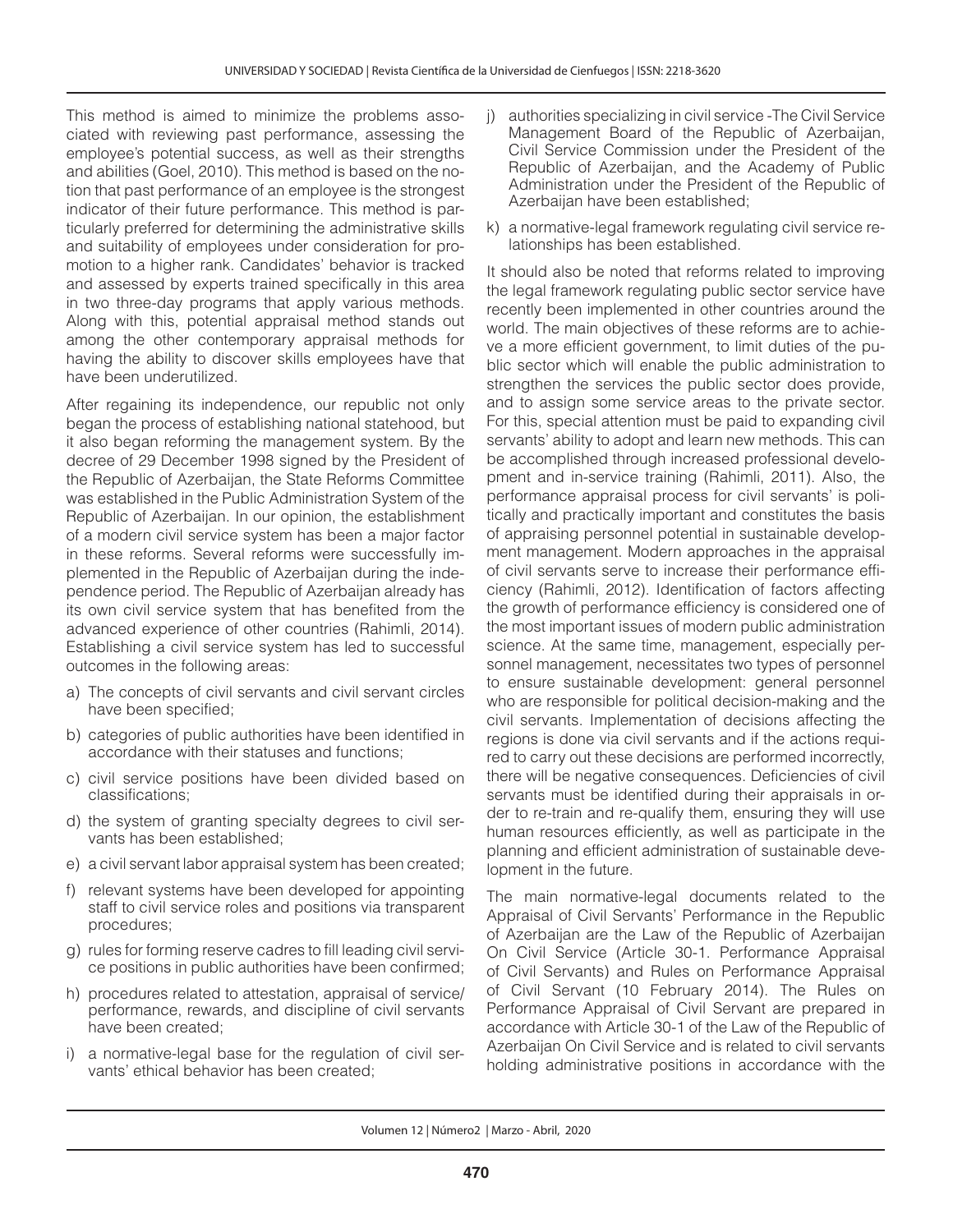third through the seventh classifications of administrative positions. In accordance with these rules, appraisal of civil servant's performance is implemented in the following order and stages:

I. Personnel service is informed that the structural divisions' appraisal process will begin no later than December 1<sup>st</sup> of the current year;

II. Head of the structural division (head of department) will control the timely, objective and unbiased implementation of the appraisal and solve disputes occurring directly between the manager and civil servant who has been assessed via mutual discussions;

III. Direct supervisor assesses the civil servant based on tasks and appraisal criteria (skills). Structural divisions commence the performance appraisals no later than December  $1<sup>st</sup>$  of every year and finish by the  $10<sup>th</sup>$ of January. After appraisals are completed, the form is submitted to the head of the structural division. The form is signed by the head of the structural division and is submitted to the personnel service by the 1<sup>st</sup> of February;

IV. Civil servant looks at the activities performed during the appraisal period and prepares for the appraisal (achievements, difficulties faced, etc.), taking notes on the issues he/she wishes to discuss during appraisal (training demands, promotion, etc.).

The main criteria in the appraisal of a civil servant's service performance are defined as the following: professional knowledge; attitude towards the service professions; ability to analyze, solve problems and make decisions; creativity and initiative; labor discipline; work experience and sharing that experience with colleagues; ability to work in a team, communication skills, and relationships between employees. In addition to the criteria above, appraisals for employees in management positions should include the ability to analyze and anticipate issues, management skills, authority amongst the group and expertise in teambuilding and motivating staff. The respective entity's personnel service analyzes the results of the appraisal based on the relevant forms provided with consideration of the mentioned criteria, prepares reports for each structural division as well as the final report for the public authority and submits it to the head of the public authority by the  $20<sup>th</sup>$  of February. After the head of the public authority confirms the final report, the personnel service submits proposals regarding implementation of the measures outlined in the rules (which are dependent on the results of appraisal) to the head of the public authority. The final report on the results of the public authority appraisal is submitted to the Civil Service Commission under the President of the

Republic of Azerbaijan by the  $1<sup>st</sup>$  of March of the current year.

The appraisal process for employees holding administrative positions is based on the rules above and was approved in December 2014. Naturally, outcomes and challenges with this new system will be identified as the system goes into effect. However, current information reveals that since no objective criteria have been identified in the appraisal of civil servants' performance, the appraisal is performed based on the managers' personal ideas and initiatives. This subjectivity in appraisal will create a lack of consistency in the process and will likely be less effective in identifying ways to improve civil servants' performance. Thus, identification of genuine characteristic relationships appearing in the practice of civil service as well as observing and evaluating factors impacting the performance of civil servants are important issues. For example, ensuring employee rights will lead to an increase of labor productivity in service and performance efficiency in general by strengthening professional and personal potential. On the contrary, positions that lack sufficient power and resources and that are not clearly defined play a significant role in reducing civil servants' efficiency. We must also realize that the efficiency of civil service depends heavily on the efficiency and skills of the employees within the administration. Increasing efficiency is also related to factors impacting the system of accountability (i.e., capacity to appraise employee's genuine performance efficiency) and ensuring that the civil servant is aware of both process, and outcomes. The measures aimed at increasing efficiency have also brought forward the issue of strengthening e-government in our times.

# **CONCLUSIONS**

The above-mentioned can be summarized with the conclusion that although the rules of appraising the civil servants' performance have been confirmed in our country, the appraisal system remains closed for the most part. Despite the fact that as per the Article 30-1 of the Law on Civil Service, performance appraisal of a civil servant holding an administrative position is conducted at the end of each calendar year, civil servants are reluctant to obtain information about the outcomes of their self-appraisal. Therefore, civil servants find it difficult to meet the demands of their position, because they are holding on to the idea that everything is satisfactory with their job performance, and they are not given information about areas that need improvement. At the same time, despite the fact that the Law on Civil Service considers career, dignity and impartiality to be major principles, their implementation is impossible due to the many exceptions and the lack